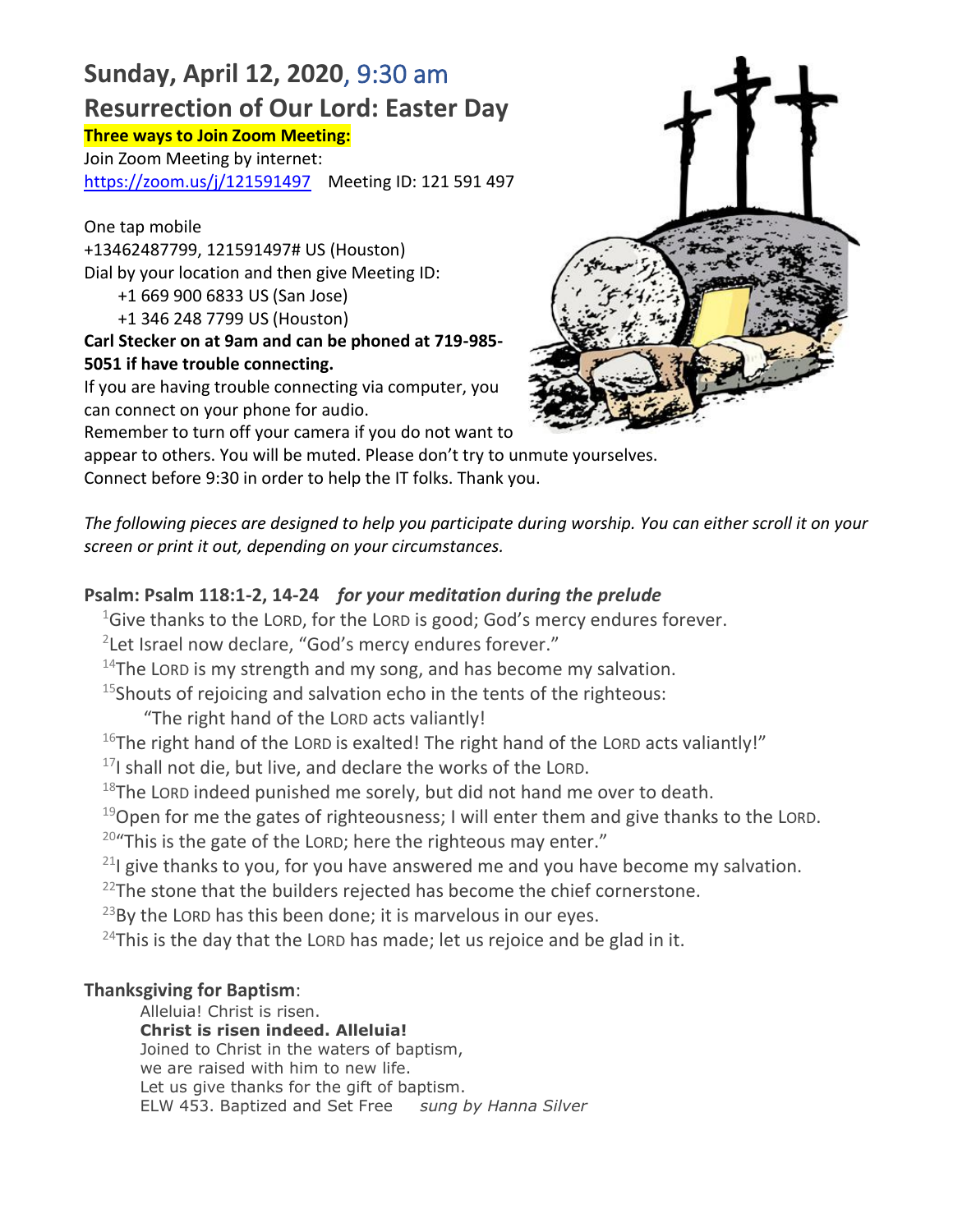#### **Greeting**

The grace of our Lord Jesus Christ, the love of God and the communion of the Holy Spirit be with you all.

**And also with you.**



Text: Paul Z. Strodach, 1876-1947, alt. Fourn Carl Constanting Property, Geistliche Kirchengesänge, Köln, 1623<br>Text © 1958 Service Book and Hymnal, admin. Augsburg Fortress.

Duplication in any form prohibited without permission or valid license from copyright administrator.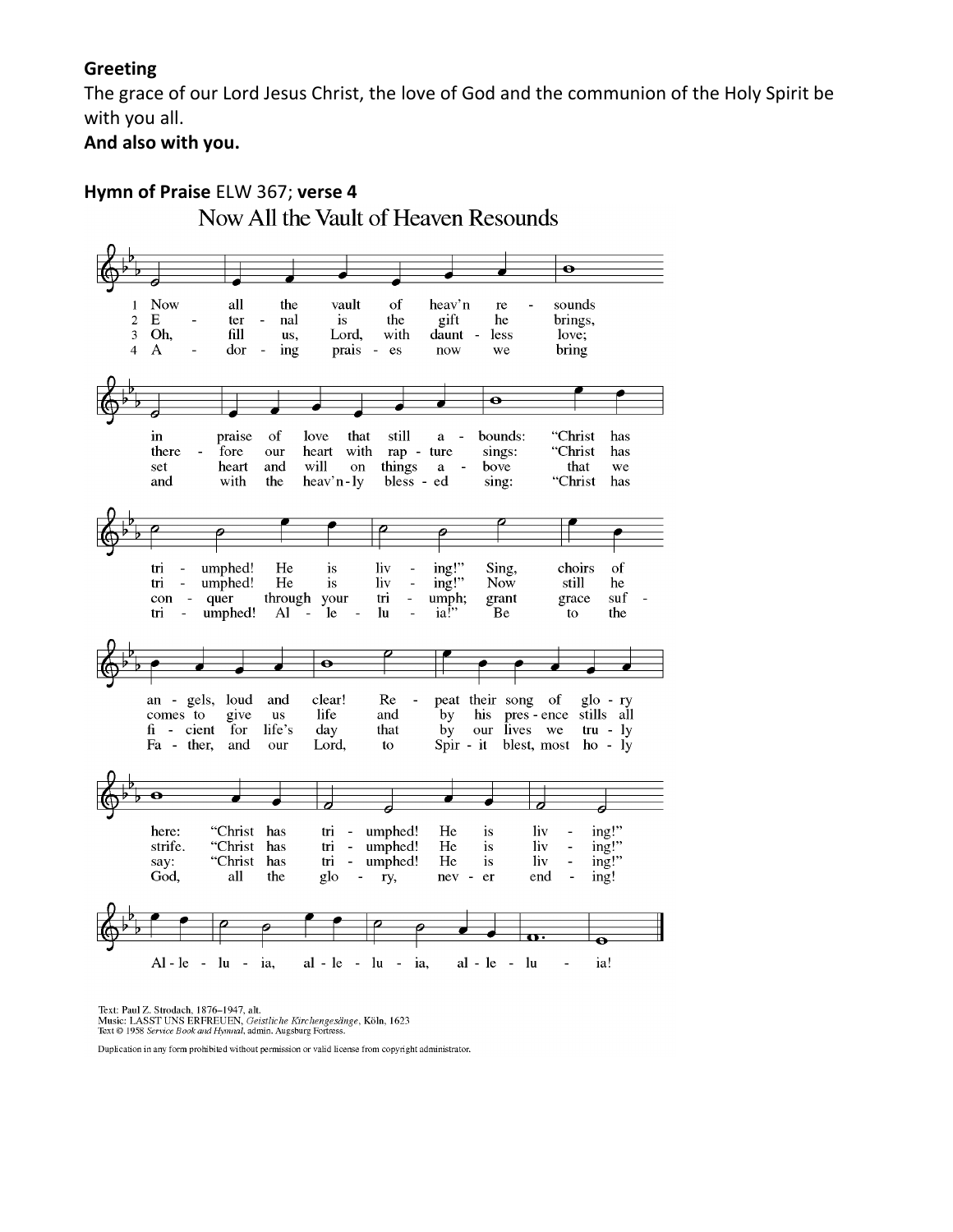## **First Reading: Acts 10:34-43**

 $34$ Peter began to speak to [the people]: "I truly understand that God shows no partiality,  $35$ but in every nation anyone who fears him and does what is right is acceptable to him.  $36$ You know the message he sent to the people of Israel, preaching peace by Jesus Christ—he is Lord of all. <sup>37</sup>That message spread throughout Judea, beginning in Galilee after the baptism that John announced: <sup>38</sup>how God anointed Jesus of Nazareth with the Holy Spirit and with power; how he went about doing good and healing all who were oppressed by the devil, for God was with him. <sup>39</sup>We are witnesses to all that he did both in Judea and in Jerusalem. They put him to death by hanging him on a tree;  $40$  but God raised him on the third day and allowed him to appear,  $41$ not to all the people but to us who were chosen by God as witnesses, and who ate and drank with him after he rose from the dead.  $42$ He commanded us to preach to the people and to testify that he is the one ordained by God as judge of the living and the dead.  $43$ All the prophets testify about him that everyone who believes in him receives forgiveness of sins through his name."



The holy gospel according to Matthew, the 28<sup>th</sup> chapter.

## **Glory to you, O Lord.**

Gospel: Matthew 28:1-10 <sup>1</sup>After the sabbath, as the first day of the week was dawning, Mary Magdalene and the other Mary went to see the tomb.  $2$ And suddenly there was a great earthquake; for an angel of the Lord, descending from heaven, came and rolled back the stone and sat on it. <sup>3</sup>His appearance was like lightning, and his clothing white as snow.  $4$ For fear of him the guards shook and became like dead men.  $5$ But the angel said to the women, "Do not be afraid; I know that you are looking for Jesus who was crucified. <sup>6</sup>He is not here; for he has been raised, as he said. Come, see the place where he lay.  $\frac{7}{7}$ Then go quickly and tell his disciples, 'He has been raised from the dead, and indeed he is going ahead of you to Galilee; there you will see him.' This is my message for you." <sup>8</sup>So they left the tomb quickly with fear and great joy, and ran to tell his disciples. <sup>9</sup>Suddenly Jesus met them and said, "Greetings!" And they came to him, took hold of his feet, and worshiped him.  $^{10}$ Then Jesus said to them, "Do not be afraid; go and tell my brothers to go to Galilee; there they will see me." The good news of the Lord.

**Praise to you, O Christ.**

## **Prayers of Intercession**

Uplifted by the promised hope of healing and resurrection, we join the people of God in all times and places in praying for the church, the world, and all who are in need.

Each petition will end in "Lord, in your mercy," to which you will respond **"hear our prayer".**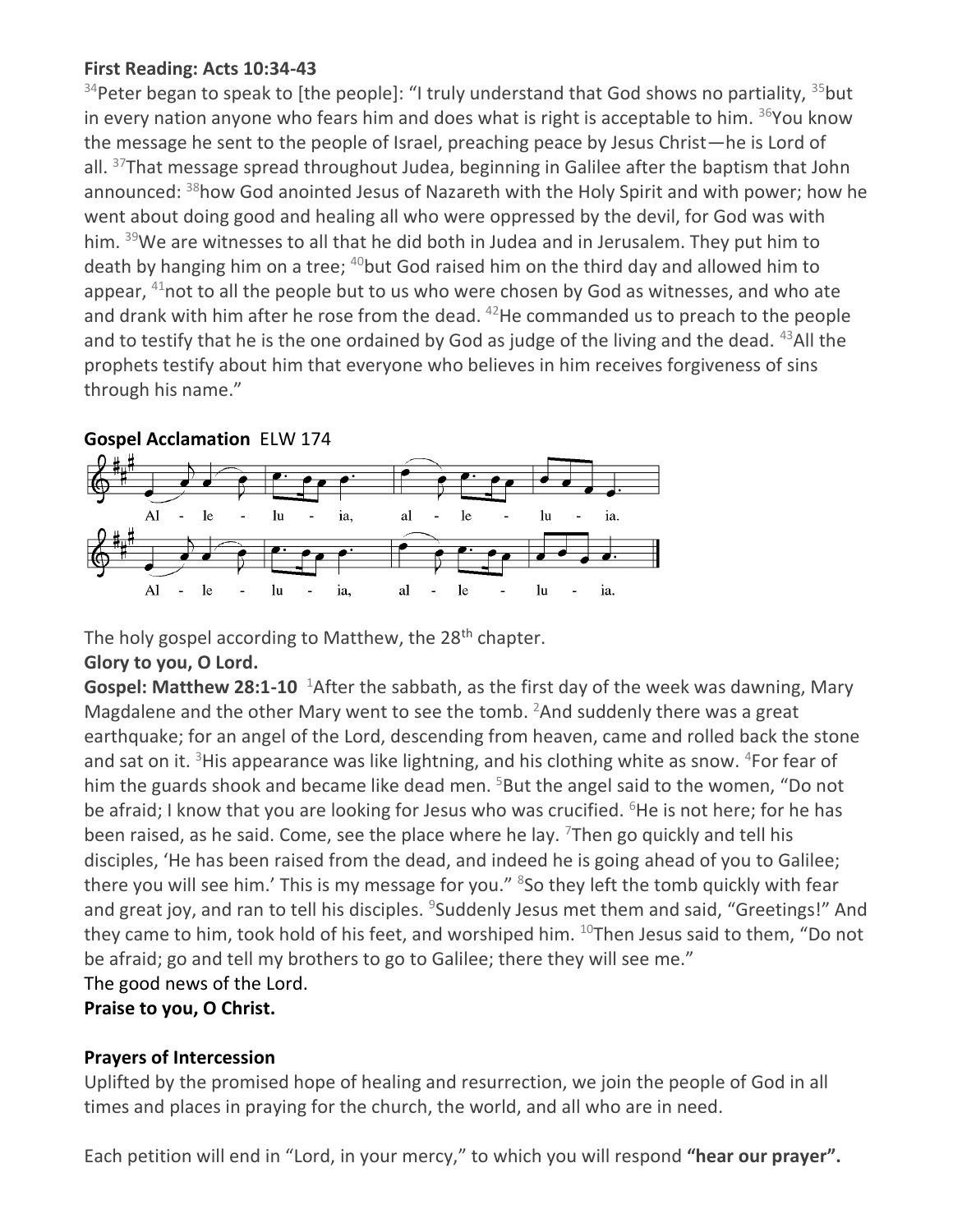With bold confidence in your love, almighty God, we place all for whom we pray into your eternal care; through Christ our Lord. **Amen.**

#### **Peace**

The peace of Christ be with you always **And also with you.**

## **Children's song as led by Silver children** *Be not afraid , sing* 3 times

Be not afraid, sing out for joy! Christ is risen, alleluia! Be not afraid, sing out for joy! Christ is risen, alleluia!

## **Offering prayer**

Merciful God, our ordinary gifts seem small for such a celebration, but you make of them an abundance, just as you do with our lives. Feed us again at this table for service in your name, in the strength of the risen Christ. **Amen.**

## **Lord's prayer**

**Our Father in heaven, hallowed be your name, your kingdom come, your will be done, on earth as in heaven. Give us today our daily bread. Forgive us our sins as we forgive those who sin against us. Save us from the time of trial and deliver us from evil. For the kingdom, the power, and the glory are yours, now and forever. Amen.**

## **Blessing** ELW 220 *May the God of All Healing*

May the God of all healing enfold us in love, fill us with peace, and lead us to wholeness and strength.